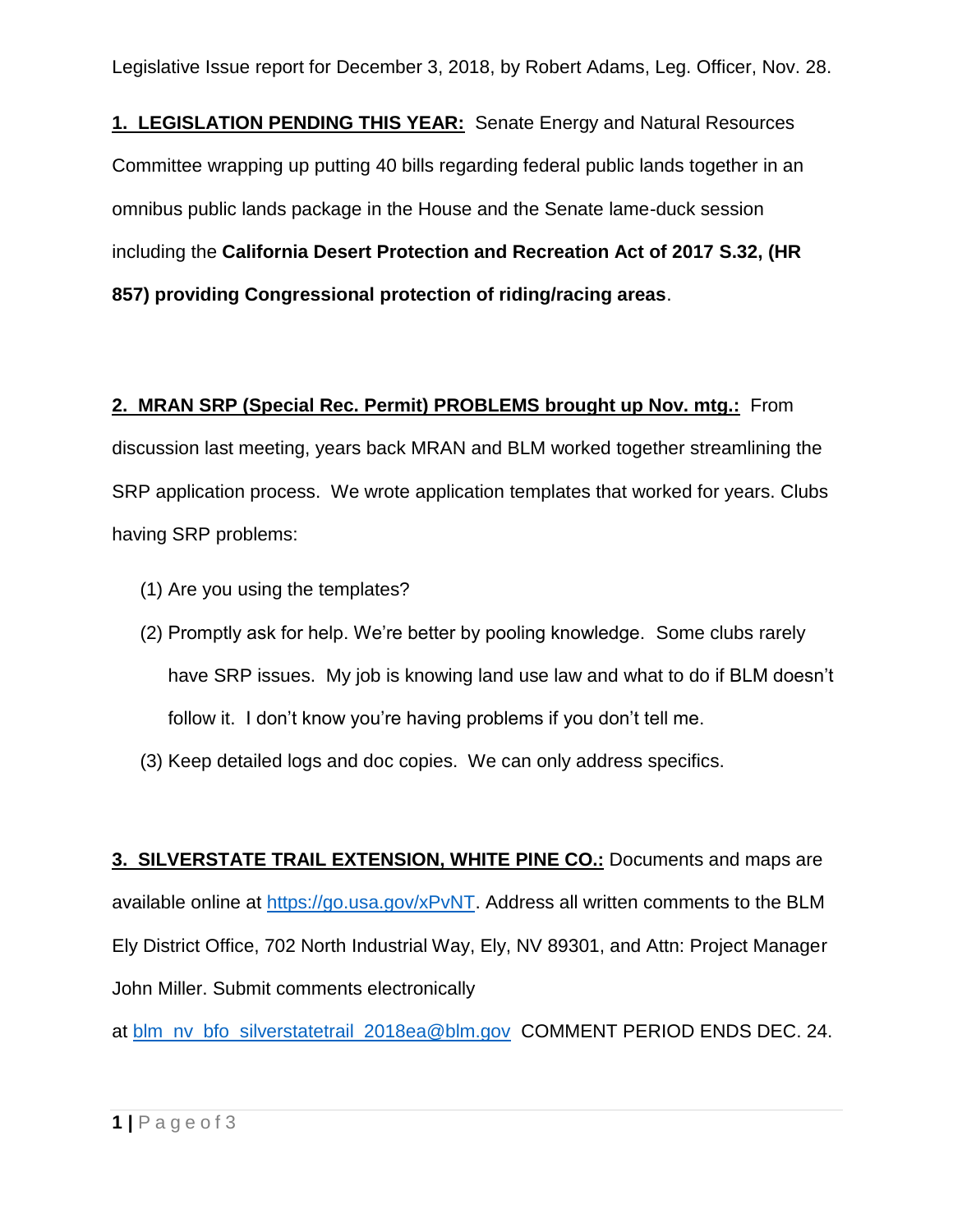Legislative Issue report for December 3, 2018, by Robert Adams, Leg. Officer, Nov. 28.

**4. BLM SNDO (Southern Nevada Dist. Office) RMP (Resource Mgmt. Plan):** The BLM withdrew the 2018 RMP revision. We're back to the 1998 RMP. For us that's a double edge sword because:

- (1) Our strongest argument against the Clark Co. Public Land Resolution is it's an end run around the 2018 RMP revision stakeholders and resource experts spent a decade writing.
- (2) Multiple Use is public land waiting for a permanent designation. Without RMAs (Resource Mgmt. Areas) proposed in 2018 RMP revision Alt 3 we'll continue losing ground bit by bit has we have over past 20 years.
- (3) RMAs proposed in the 2018 RMP revision won't happen now unless we make them.

**5. GRANTS AND IN KIND DONATIONS:** Scott Weisheim's spread sheets are excellent checklists as well as record keeping templates. If we want grants showing what we've done is as much a component of getting them as statements of what we want to do. In-kind donations aren't paychecks. They are:

- (1) PR showing monetary value of our efforts making the desert better.
- (2) Vouchers paying our share of grants received, i.e., our 20% of a 80-20% grant.

OHV Commission grant tri-fold brochure is appendix 1.